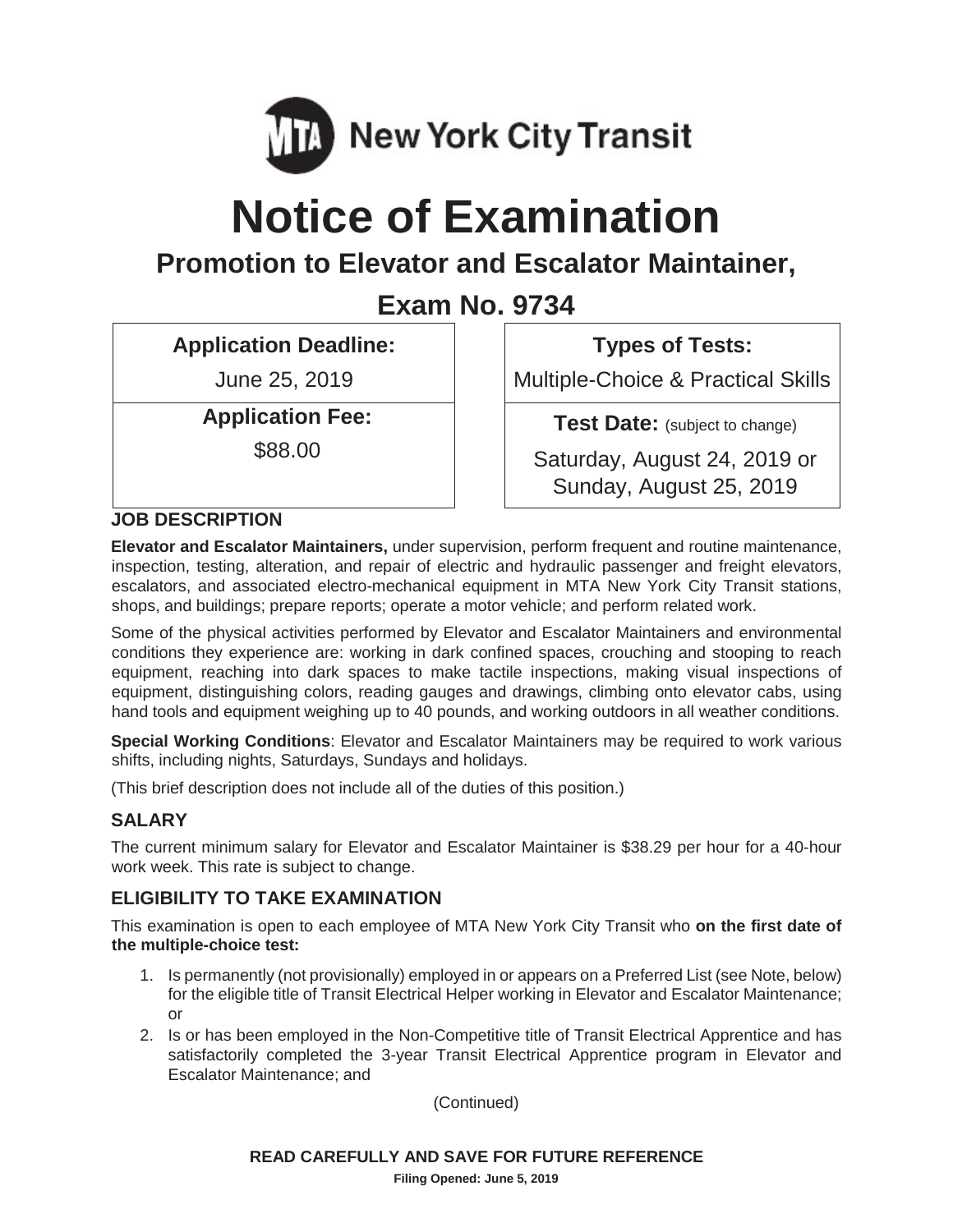#### **ELIGIBILITY TO TAKE EXAMINATION** (Continued)

3. Is not otherwise ineligible.

(Note: A "Preferred List" is a civil service list which is only for certain former permanent incumbents of the eligible title who have rehiring rights.)

This examination is also open to employees who were appointed to an eligible title pursuant to New York State Civil Service Law, section 55-a, and who meet all other eligibility requirements.

You are responsible for determining whether you meet the eligibility requirements for this examination prior to submitting the *Application*. If you do not know if you are eligible, check with **your department's Human Resources representative**. You may be given the test(s) before we verify your eligibility. If you are marked "Not Eligible," your application fee will **not** be refunded and you will **not** receive a score.

This examination is **not** open to employees of MaBSTOA or MTA Bus Company, or to employees of MTA agencies other than MTA New York City Transit.

#### **REQUIREMENTS TO BE PROMOTED**

**From the competitive title of Transit Electrical Helper:** At the time of promotion, you must have completed your probationary period in the eligible title as indicated in the above "Eligibility to Take Examination" section, and you must be permanently employed in that title or your name must appear on a Preferred List for the title at the time of promotion. Additionally, you must have served permanently in the eligible title for at least one year. Time served prior to a break in service of more than one year will not be credited.

**From the non-competitive title of Transit Electrical Apprentice:** At the time of promotion, you must be employed in Elevator and Escalator Maintenance.

**Driver License Requirement:** At the time of promotion, you must have a Motor Vehicle Driver License valid in the State of New York with no disqualifying restrictions that would preclude the performance of the duties of this title. If you have serious moving violations, a license suspension or an accident record you may be disqualified. This license must be maintained for the duration of your employment in the title.

**Drug Screening Requirement:** You must pass a drug screening in order to be promoted.

#### **HOW TO SUBMIT AN APPLICATION AND PAY THE APPLICATION FEE**

If you believe you meet the requirements in the "Eligibility to Take Examination" section, submit an *Application* online by the last day of the application period unless you are requesting a fee waiver. Applicants who wish to request a fee waiver should refer to the "How to Submit an Application When Requesting a Fee Waiver" section below. MTA New York City Transit will **not** accept *Applications* in person.

**Application Fee:** This fee is generally not refundable. Under special circumstances, you may be entitled to a refund. You should refer to the Department of Citywide Administrative Services ("DCAS") General Exam Regulations to determine if you are entitled to a refund prior to requesting a refund. You can refer to the bottom of the last page of the Notice of Examination for instructions on how to obtain a copy of the DCAS General Exam Regulations.

#### **Online Applications:**

1. Apply using the "BSC" employee portal at www.mymta.info by the last day of the application period.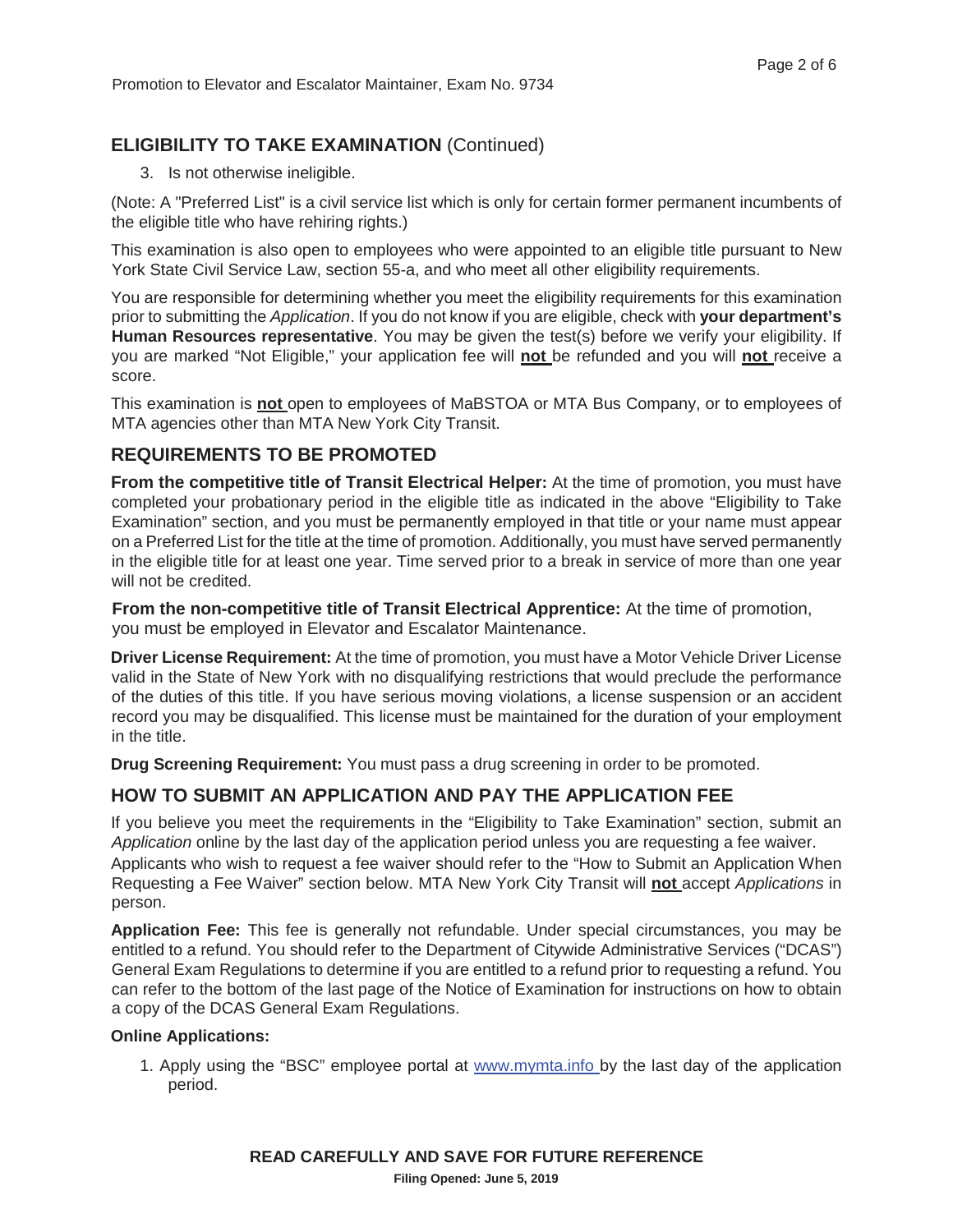### (Continued)

#### **HOW TO SUBMIT AN APPLICATION AND PAY THE APPLICATION FEE** (Continued)

- 2. You must pay the *Application* fee via payroll deduction. Applicants who request a fee waiver must apply by mail.
- 3. You will be sent a confirmation email after you complete your *Application* and pay the *Application* fee.

Save your confirmation numbers for future reference and proof of filing an *Application.*

Computers with internet access are available on a limited basis at branches of the New York Public Library, the Brooklyn Public Library and the Queens Library to patrons with a valid library card.

#### **HOW TO SUBMIT AN APPLICATION WHEN REQUESTING A FEE WAIVER**

Applicants who wish to request a fee waiver must obtain an *Application* in person at the MTA Exam Information Center as indicated below and must submit the *Application* by mail to the address in the "Correspondence" section below **by the last day of the application period**.

MTA New York City Transit will not accept *Applications* in person. Additional information on requesting an application fee waiver is available with the *Application*.

**MTA Exam Information Center**: Open Monday through Friday, from 9 AM to 3 PM, in the lobby at 180 Livingston Street, Brooklyn, New York. Directions: take the A, C, F, or R trains to the Jay Street-Metro Tech Station, or the 2, 3, or G train to the Hoyt Street Station.

#### **ADMISSION LETTER**

An *Admission Letter* will be mailed to you about 10 days before the first date of the multiple-choice test. If you do not receive an *Admission Letter* at least 4 days before this date, you may obtain a duplicate letter at the MTA Exam Information Center (as indicated above). A paper copy of the *Admission Letter* is your ticket for admission to the test.

Applicants **must** keep their mailing address **up to date**. Please refer to the Correspondence section below for instructions on how to update your address and other contact information.

#### **THE TEST**

You will be given a qualifying multiple-choice test and a competitive practical skills test. You must achieve a score of at least 70% to pass each test. Only those who pass the qualifying multiple-choice test will be scheduled to take the competitive practical skills test. You may be given the test(s) before we check your eligibility. Your score on the competitive practical skills test will determine 85% of your final score. Your seniority will determine the remaining 15%.

You must pass the qualifying multiple-choice test and the competitive practical skills test to have your seniority credited. Your seniority score will be 70 plus ½ point for each three months of completed, continuous service with any agency under the jurisdiction of the Commissioner, Department of Citywide Administrative Services, in permanent competitive or non-competitive class titles. Your service will be credited through the first date of the qualifying multiple-choice test, up to a maximum of 15 years. Time serviced prior to a break in service of more than one year will not be credited.

Veterans' or Disabled Veterans' Credit will be granted only to eligible passing candidates who request that they be applied. Veterans' or Disabled Veterans' Credit should be requested at the time of application, but **must** be requested before the date the eligible list is established. Claims for Veterans' or Disabled Veterans' Credit cannot be made once the eligible list is established.

(Continued)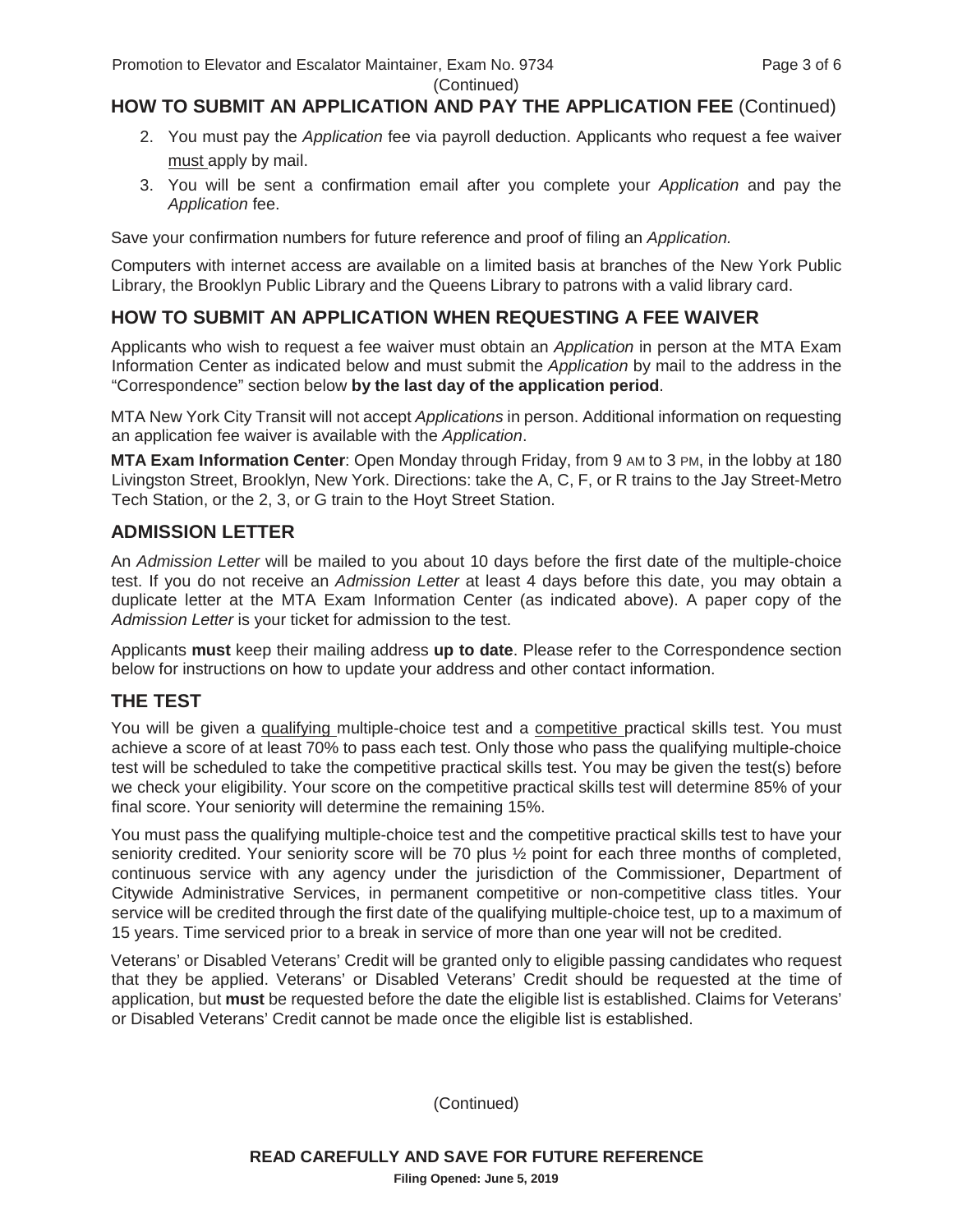#### **THE TEST** (Continued)

The qualifying multiple-choice test may include questions on knowledge of basic electrical theory and electronic controls; knowledge of electrical, mechanical, and hydraulic elevator and escalator devices and components; basic diagnostic, trouble-shooting and repair procedures; safe, proper and efficient work practices; reading and interpreting schematics, blueprints and drawings; keeping records; and other related areas.

The competitive practical skills test may include tasks related to basic trouble-shooting and repair of electrical, electronic, mechanical, and electromechanical components and systems of elevators and escalators, including the selection and use of appropriate tools, meters and materials; reading and interpreting technical drawings; shop math; safe work practices and procedures; and other related areas.

#### **TEST ADMINISTRATION GUIDELINES**

**Warning:** You are not permitted to enter the test site with cellular phones, smart watches, beepers, pagers, cameras, portable media players, or other electronic devices. Calculators are permitted; however they must be hand-held, battery or solar-powered, numeric only. Calculators with functions **other than** addition, subtraction, multiplication and division **are prohibited**. Electronic devices with an alphabetic keyboard, word processing, or data recording capabilities, such as planners, organizers, etc., are prohibited. If you use any of these devices in the building at any time before, during, or after the test, you may **not** receive your test results, your test score may be nullified, and your application fee will **not** be refunded.

You may not have any other person, including children, present with you while you are being processed for or taking the test, and no one may wait for you inside of the test site while you are taking the test.

Leaving: You must leave the test site once you finish the test. If you leave the test site after being fingerprinted but before finishing the test, you will not be permitted to re-enter. If you disregard this instruction and re-enter the test site, you may not receive your test results, your test score may be nullified, and your application fee will not be refunded.

**Proof of Identity**: You must present your MTA New York City Transit employee ID when you arrive to take the test.

#### **THE TEST RESULTS**

If you pass the qualifying multiple choice test and the competitive practical skills test, and are marked eligible, your name will be placed in final score order on an eligible list and you will be given a list number. You will be notified by mail of your test results. If you meet all requirements and conditions, you will be considered for promotion when your name is reached on the eligible list.

#### **ADDITIONAL INFORMATION**

**Training:** All promotees must satisfactorily complete a training program in accordance with MTA New York City Transit standards. Those probationary employees from the permanent title of Transit Electrical Helper, who do not successfully complete this training course, will be returned to their previous title. Those probationary employees from the title of Transit Electrical Apprentice who do not successfully complete this training course may be returned to their permanent title if they have one, or may be terminated from the title of Elevator and Escalator Maintainer.

#### **SPECIAL ARRANGEMENTS**

**Late Filing:** Consult with **your department's Human Resources representative** to determine the procedure for filing a late *Application* if you meet one of the following conditions:

1. You are absent from work for at least one-half of the application period and are unable to apply for reasons such as vacation, sick leave or military duty; or

#### **READ CAREFULLY AND SAVE FOR FUTURE REFERENCE**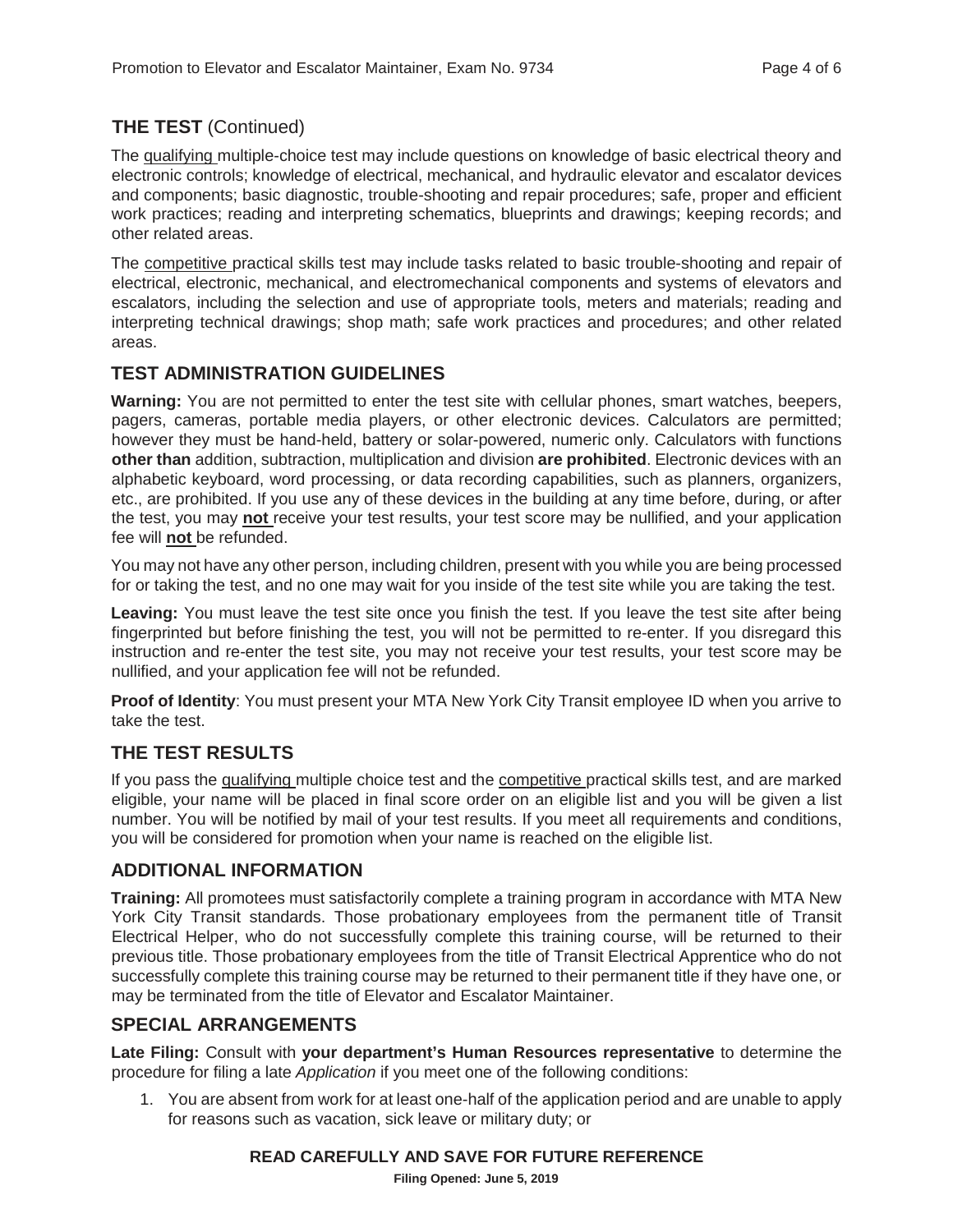2. You become eligible after the above application period, but on or before the first date of the multiple-choice test.

**Make-Up Test:** You may apply for a make-up test if you cannot take the test on the scheduled test date for any of the following reasons:

- 1. Compulsory attendance before a public body; or
- 2. On-the-job injury or illness caused by municipal employment where you are an officer or employee of the City; or
- 3. Absence from the test within one week after the death of a spouse, domestic partner, parent, sibling, child or child of a domestic partner where you are an officer or employee of the City; or
- 4. Absence due to ordered military duty; or
- 5. A clear error for which MTA New York City Transit is responsible; or
- 6. A temporary disability, pregnancy-related, or child-birth-related condition preventing you from taking the test.

To request a make-up test, mail your request with your documentation of special circumstances to the address found in the "Correspondence" section below within 60 days of your scheduled test date or make the request within 60 days of restoration to your position after performing ordered military duty.

**Special Test Accommodations:** If you plan to request special testing accommodations due to disability or an alternate test date due to your religious belief, follow the instructions included with your *Application* and mail your request to the address found in the "Correspondence" section below no later than 30 days prior to the scheduled test date.

#### **CORRESPONDENCE**

**Change of Contact Information:** You must keep your employee contact information (telephone number, mailing address and email address) current with **both MTA New York City Transit and the MTA Business Service Center (BSC).**

**To update your contact information with the MTA New York City Transit, you must:**

- 1. Visit us at the MTA Exam Information Center;
- 2. Send an e-mail to examsunit@nyct.com, with the subject named 'Contact Info Update'; or
- 3. Mail us at the address below, with the words 'Contact Info Update' next to the exam title.

**To update your contact information with the MTA Business Service Center (BSC),** you must visit www.mymta.info and select the "My Personal Information" tab.

Failure to keep your employee contact information current with **both MTA New York City Transit and the MTA Business Service Center (BSC),** will prevent you from receiving important information about your exam(s) or consideration for promotion, including important information that may require a response by a specified deadline.

(Continued)

#### **CORRESPONDENCE** (Continued)

All other correspondence must be sent to the following address:

Promotion to Elevator and Escalator Maintainer, Exam No. 9734 MTA New York City Transit 180 Livingston Street, Room 4070

#### **READ CAREFULLY AND SAVE FOR FUTURE REFERENCE**